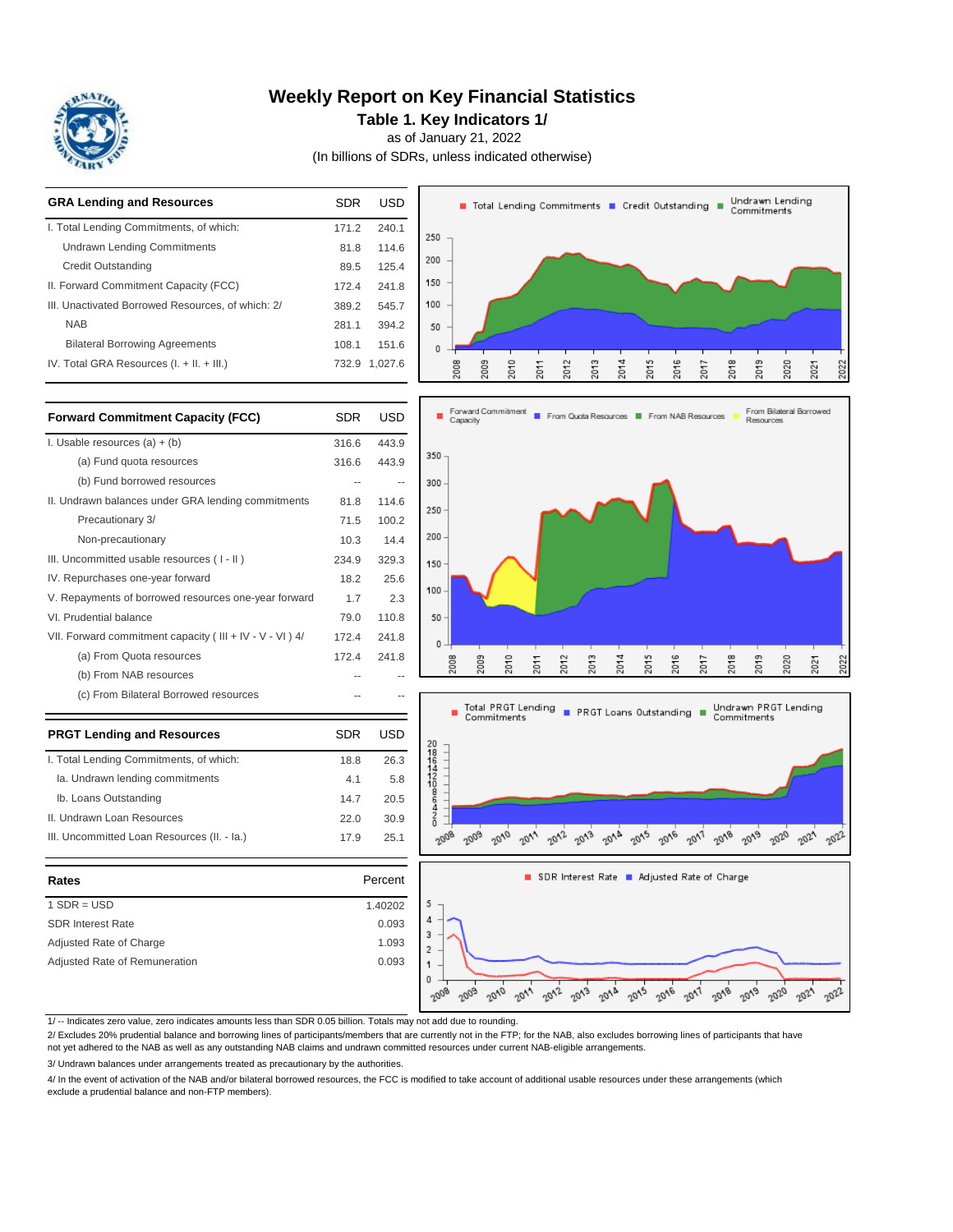#### **Table 2a. Use of GRA Resources 1/**

as of January 21, 2022

(In billions of SDRs, unless indicated otherwise)



1/ -- Indicates zero value, zero indicates amounts less than SDR 0.05 billion. Totals may not add due to rounding.

2/ Includes outstanding credit under the former Compensatory Financing Facility; for the chart also includes outstanding credit under the former

Emergency Post Conflict and Natural Disaster Assistance policy.

3/ Members with current arrangements are bolded.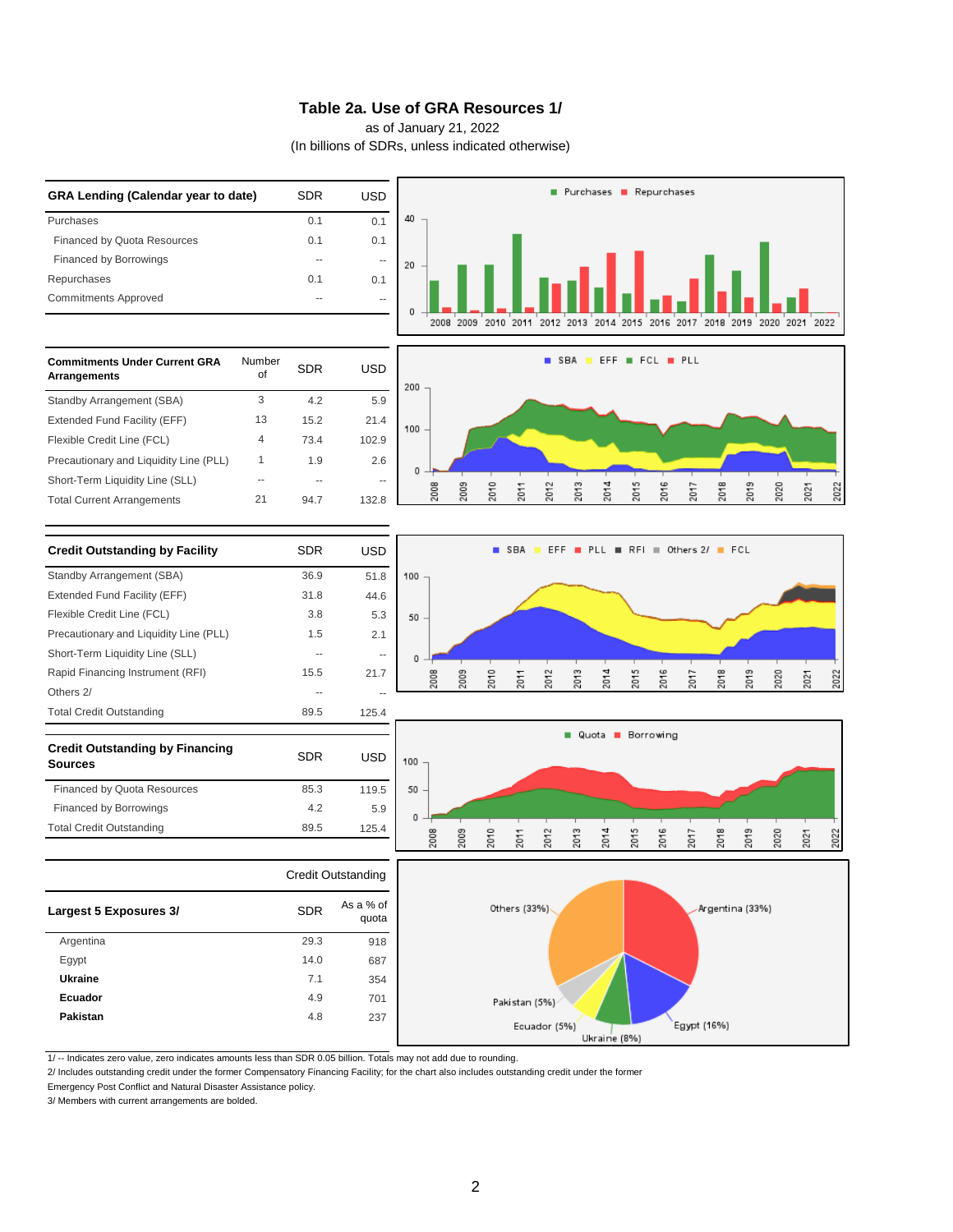## **Table 2b. Current Financial Arrangements (GRA)**

as of January 21, 2022

(In millions of SDRs, unless indicated otherwise) 1/

| Member                                                                                                                                    | Amount<br>Commited | Amount<br>Undrawn | Amount -<br>Drawn | <b>Credit Outstanding</b> |                          | Period of Arrangement |                    |
|-------------------------------------------------------------------------------------------------------------------------------------------|--------------------|-------------------|-------------------|---------------------------|--------------------------|-----------------------|--------------------|
|                                                                                                                                           |                    |                   |                   | Amount<br>2/              | As a % of<br>Quota       | Effective<br>Date     | Expiration<br>Date |
| <b>Standby Arrangement (3)</b>                                                                                                            | 4,211              | 1,807             | 2,404             | 7,815                     |                          |                       |                    |
| Armenia                                                                                                                                   | 309                | 77                | 232               | 301                       | 234                      | 17-May-19             | 16-May-22          |
| Senegal                                                                                                                                   | 302                | 129               | 173               | 388                       | 120                      | 07-Jun-21             | 06-Dec-22          |
| Ukraine                                                                                                                                   | 3,600              | 1,600             | 2,000             | 7,126                     | 354                      | 09-Jun-20             | 30-Jun-22          |
| <b>Extended Fund Facility (13)</b>                                                                                                        | 15,242             | 8,455             | 6,787             | 13,728                    |                          |                       |                    |
| <b>Barbados</b>                                                                                                                           | 322                | 17                | 305               | 305                       | 323                      | 01-Oct-18             | 30-Sep-22          |
| Cameroon                                                                                                                                  | 322                | 239               | 83                | 83                        | 30                       | 29-Jul-21             | 28-Jul-24          |
| Costa Rica                                                                                                                                | 1,237              | 1,031             | 206               | 576                       | 156                      | 01-Mar-21             | 29-Feb-24          |
| Ecuador                                                                                                                                   | 4,615              | 1,207             | 3,408             | 4,889                     | 701                      | 30-Sep-20             | 29-Dec-22          |
| <b>Equatorial Guinea</b>                                                                                                                  | 205                | 176               | 29                | 77                        | 49                       | 18-Dec-19             | 17-Dec-22          |
| Ethiopia                                                                                                                                  | 752                | 662               | 90                | 391                       | 130                      | 20-Dec-19             | 19-Dec-22          |
| Gabon                                                                                                                                     | 389                | 308               | 81                | 666                       | 308                      | 28-Jul-21             | 27-Jul-24          |
| Jordan                                                                                                                                    | 1,070              | 480               | 590               | 1,092                     | 318                      | 25-Mar-20             | 24-Mar-24          |
| Kenya                                                                                                                                     | 1,248              | 773               | 475               | 475                       | 88                       | 02-Apr-21             | 01-Jun-24          |
| Moldova                                                                                                                                   | 267                | 229               | 38                | 244                       | 142                      | 20-Dec-21             | 19-Apr-25          |
| Pakistan                                                                                                                                  | 4,268              | 2,874             | 1,394             | 4,810                     | 237                      | 03-Jul-19             | 02-Oct-22          |
| Seychelles                                                                                                                                | 74                 | 26                | 48                | 81                        | 354                      | 29-Jul-21             | 28-Mar-24          |
| Suriname                                                                                                                                  | 473                | 433               | 39                | 39                        | 31                       | 22-Dec-21             | 21-Dec-24          |
| <b>Flexible Credit Line (4)</b>                                                                                                           | 73,368             | 69,618            | 3,750             | 3,750                     |                          |                       |                    |
| Chile 3/                                                                                                                                  | 17,443             | 17,443            |                   |                           | --                       | 29-May-20             | 28-May-22          |
| Colombia 3/                                                                                                                               | 12,267             | 8,517             | 3,750             | 3,750                     | 183                      | 01-May-20             | 30-Apr-22          |
| Mexico 3/                                                                                                                                 | 35,651             | 35,651            |                   |                           | $\overline{\phantom{a}}$ | 19-Nov-21             | 18-Nov-23          |
| Peru 3/                                                                                                                                   | 8,007              | 8,007             | --                | --                        | --                       | 28-May-20             | 27-May-22          |
| Precautionary and Liquidity Line (1)                                                                                                      | 1,884              | 1,884             | --                | 377                       |                          |                       |                    |
| Panama 3/                                                                                                                                 | 1,884              | 1,884             | --                | 377                       | 100                      | 19-Jan-21             | 18-Jan-23          |
| <b>Total Current GRA Arrangements (21)</b>                                                                                                | 94,705             | 81,764            | 12,941            | 25,671                    |                          |                       |                    |
| Memorandum Items:<br>Credit outstanding from members without current arrangement and outright disbursements.<br>Total Credit Outstanding. |                    |                   |                   |                           |                          |                       |                    |

1/ -- Indicates zero value, zero indicates amounts less than SDR 0.5 million. Totals may not add due to rounding.

2/ Includes Credit Outstanding under expired arrangements and outright disbursements.

3/ The undrawn commitment of the arrangement is treated as precautionary by the authorities.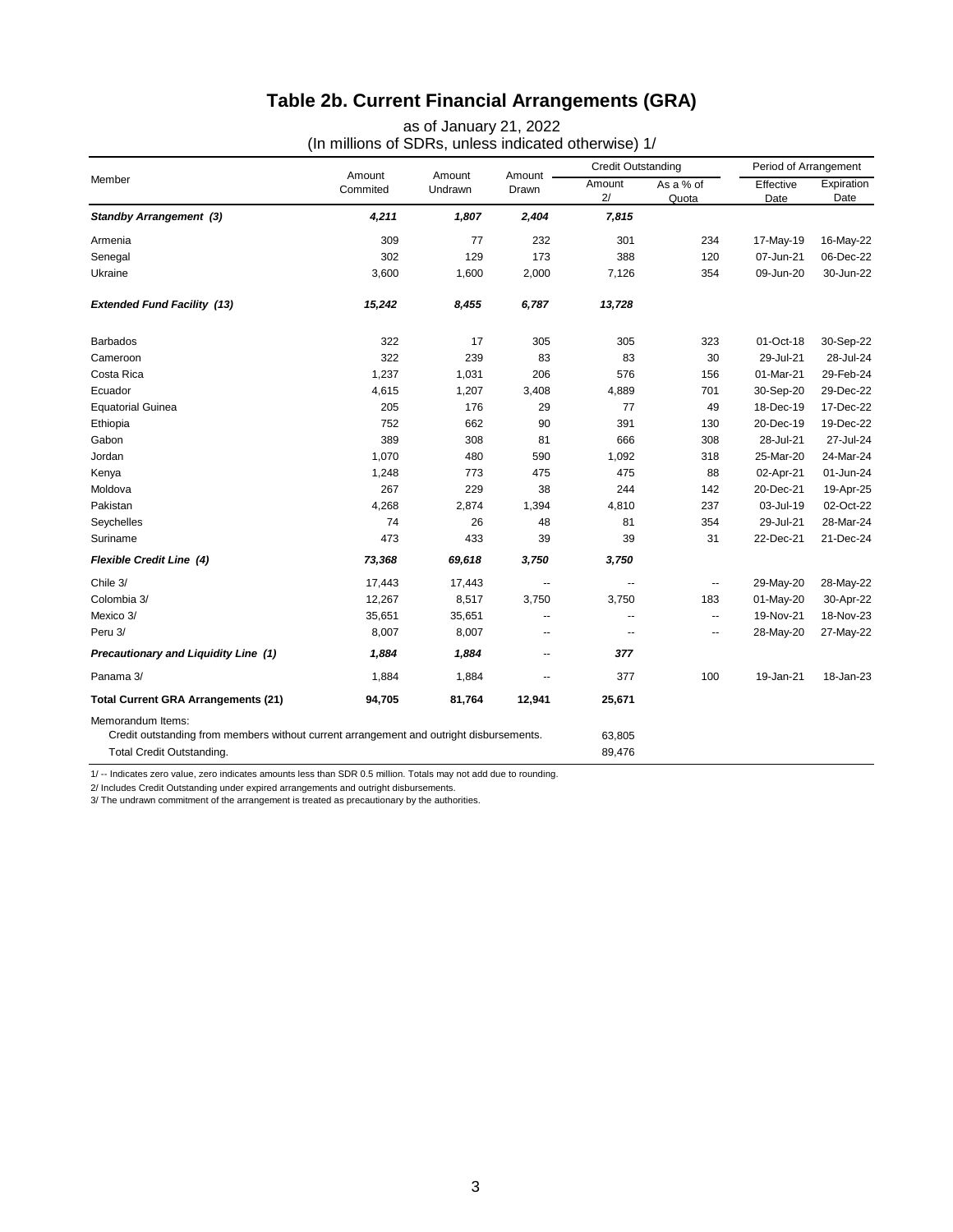### **Table 3a. Use of Concessional PRGT Resources 1/**

as of January 21, 2022

(In millions of SDRs, unless indicated otherwise)



1/ -- Indicates zero value, zero indicates amounts less than SDR 0.05 million.Totals may not add due to rounding.

2/ The last commitment under the old ESF-HAC Facility expired on December 3, 2011.

3/ Includes outstanding and overdue loans under the (former) Structural Adjustment Facility and Trust Fund.

4/ Members with current arrangements are bolded.